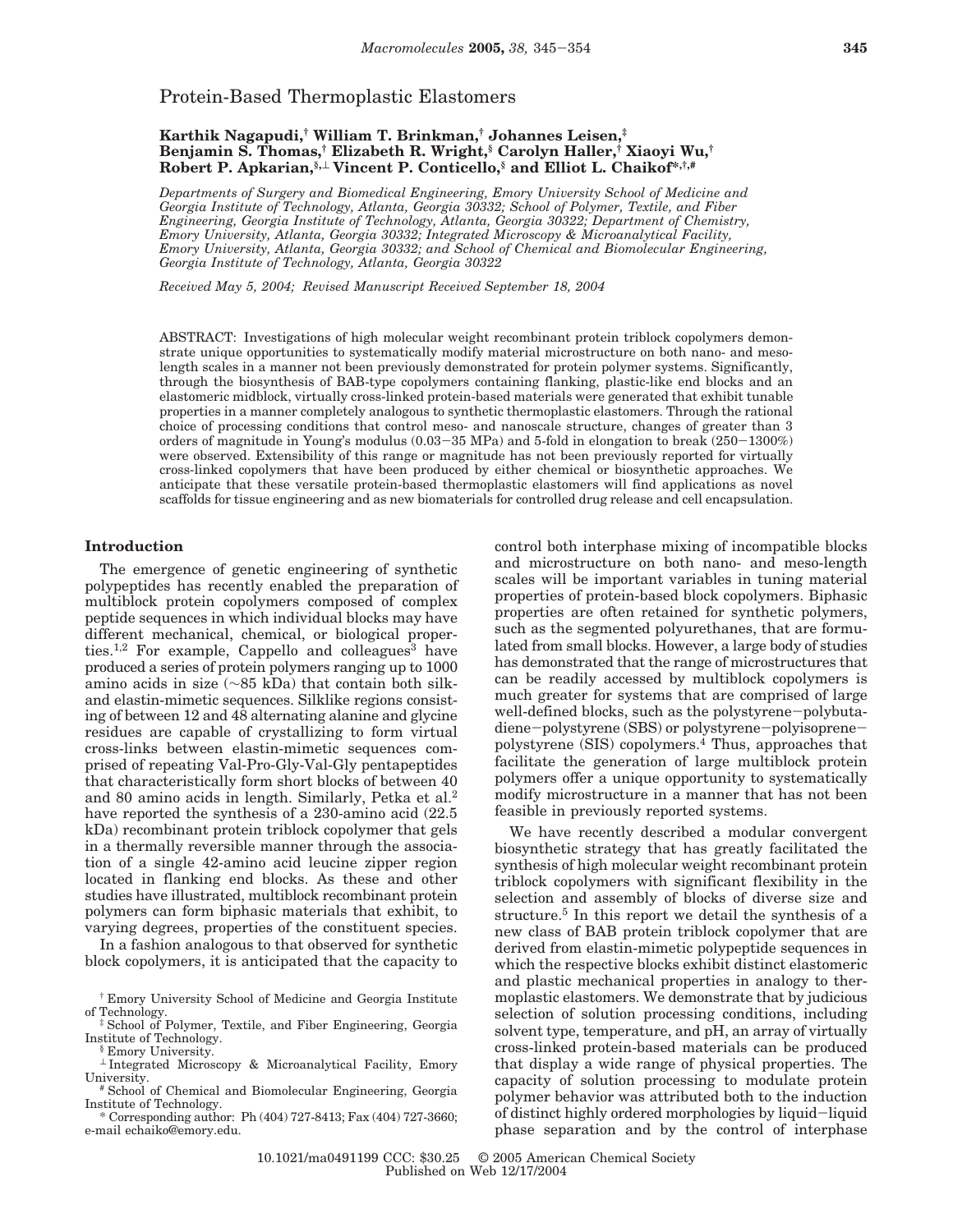**Table 1. Coding Sequences of Oligonucleotide Cassettes Employed for the Construction of Proteins P2 and B9**

| A.<br>Val<br><b>GTA</b><br><b>CAT</b><br>Glu<br>GAA<br><b>CTT</b>         | Pro<br><b>CCT</b><br>GGA<br>Gly<br><b>GGT</b><br><b>CCA</b>        | Gly<br><b>GGT</b><br><b>CCA</b><br>Val<br><b>GTA</b><br>CAT | Val<br><b>GTT</b><br>CAA<br>Pro<br>CCG<br>GGC               | Gly<br>GGC<br>CCG<br>Gly<br><b>GGT</b><br><b>CCA</b>        | Val<br><b>GTT</b><br>CAA<br>Val<br><b>GTT</b><br>CAA | Pro<br>CCG<br>GGC<br>Gly<br>GGC<br>CCG               | Gly<br><b>GGT</b><br><b>CCA</b><br>Val<br><b>GTA</b><br>CAT | Val<br><b>GTA</b><br><b>CAT</b><br>Pro<br><b>CCA</b><br>GGT | Gly<br>GGT<br><b>CCA</b><br>Gly<br>GGC<br>CCG         | Val<br><b>GTA</b><br><b>CAT</b><br>Val<br><b>GTT</b><br>CAA        | Pro<br><b>CCA</b><br><b>GGT</b><br>Gly<br>GGC<br>CCG        | Gly<br>GGC<br>CCG        |
|---------------------------------------------------------------------------|--------------------------------------------------------------------|-------------------------------------------------------------|-------------------------------------------------------------|-------------------------------------------------------------|------------------------------------------------------|------------------------------------------------------|-------------------------------------------------------------|-------------------------------------------------------------|-------------------------------------------------------|--------------------------------------------------------------------|-------------------------------------------------------------|--------------------------|
| В.<br>Val<br><b>GTA</b><br><b>CAT</b><br>Val<br><b>GTT</b><br>CAA<br>C.   | Pro<br>CCT<br>GGA<br>Gly<br><b>GGT</b><br><b>CCA</b>               | Ala<br><b>GCT</b><br><b>CGA</b><br>Ile<br>ATC<br><b>TAG</b> | Val<br><b>GTT</b><br>CAA<br>Pro<br><b>CCA</b><br><b>GGA</b> | Gly<br><b>GGT</b><br><b>CCA</b><br>Ala<br>GCT<br><b>GCA</b> | Ile<br>ATT<br><b>TAA</b><br>Val<br><b>GTT</b><br>CAA | Pro<br>CCG<br>GGC<br>Gly<br>GGC<br>CCG               | Ala<br><b>GCT</b><br>CGA<br>Ile<br><b>ATT</b><br><b>TAA</b> | Val<br><b>GTT</b><br>CAA<br>Pro<br>CCG<br>GGC               | Gly<br><b>GGT</b><br><b>CCA</b><br>Ala<br>GCT<br>CGA  | Ile<br><b>ATC</b><br><b>TAG</b><br>Val<br><b>GTA</b><br><b>CAT</b> | Pro<br><b>CCA</b><br>GGA<br>Gly<br><b>GGT</b><br><b>CCA</b> | Ala<br><b>GCT</b><br>CGA |
| ${\rm Met}$<br><b>ATG</b><br><b>TAC</b><br>Pro<br><b>CCT</b><br>GGA<br>D. | Val<br><b>GTT</b><br>CAA<br>Gly<br>GČT<br>CGA                      | Pro<br>CCG<br>GGC<br>Val<br><b>GTT</b><br>CAA               | Gly<br><b>GGT</b><br><b>CCA</b><br>Gly<br>GĞT<br><b>CCA</b> | Val<br><b>GTA</b><br><b>CAT</b><br>Ile<br>ATT<br>TAA        | Gly<br><b>GGT</b><br><b>CCA</b><br>Pro<br>CCT<br>GGA | Val<br><b>GTA</b><br><b>CAT</b><br>Ala<br>GCA<br>CGT | Pro<br><b>CCT</b><br>GGA<br>Val<br><b>GTT</b><br>CAA        | Gly<br>GGT<br><b>CCA</b><br>Gly<br>GGC<br>CCG               | Val<br><b>GTT</b><br>CAA<br>stop<br>TGA<br>ACT        | Gly<br>GGG<br>CCC<br>stop<br>TGA<br><b>ACT</b>                     | Val<br><b>GTA</b><br><b>CAT</b>                             |                          |
| ${\rm Met}$<br><b>ATG</b><br><b>TAC</b><br>Pro<br>CCG<br>GGC              | Val<br><b>GTA</b><br><b>CAT</b><br>Gly<br><b>GGT</b><br><b>CCA</b> | Pro<br><b>CCT</b><br>GGA<br>Val<br><b>GTA</b><br><b>CAT</b> | Ala<br><b>GCT</b><br>CGA<br>Gly<br><b>GGT</b><br><b>CCA</b> | Val<br><b>GTT</b><br>CAA<br>Val<br><b>GTA</b><br>CAT        | Gly<br><b>GGT</b><br><b>CCA</b><br>Pro<br>CCT<br>GGA | Ile<br><b>ATT</b><br>TAA<br>Gly<br>GGT<br><b>CCA</b> | Pro<br><b>CCT</b><br>GGA<br>Val<br><b>GTT</b><br>CAA        | Ala<br><b>GCA</b><br>CGT<br>Gly<br>GGG<br>CCC               | Val<br><b>GTT</b><br>CAA<br>Stop<br>TGA<br><b>ACT</b> | Gly<br>GGC<br>CCG<br>Stop<br><b>TGA</b><br><b>ACT</b>              | Val<br><b>GTT</b><br>CAA                                    |                          |





*<sup>a</sup>* DNA cassettes encoding plastic repeat units were independently synthesized and inserted into plasmids engineered as N-terminal (pPN) and C-terminal (pPC) blocks. After double digestion with *Sex* AI and *Xma* I, the two cleavage fragments are joined together via enzymatic ligation to afford plasmid pP2with a single *Sex* AI restriction site that is located between the plastic domains. After digestion of pP2 ith *Sex* AI, the elastin concatemer is ligated into pP2 to yield the triblock copolymer pB9.

mixing between incompatible blocks within the polymerrich phase. These investigations demonstrate that the generation of large multiblock protein polymers offers a unique opportunity to systematically modify material microstructure on both nano- and meso-length scales in a manner that has not been feasible in previously reported systems. Significantly, through the rational choice of processing conditions that control meso- and nanoscale structure self-organizing protein-based materials can be produced with a variety tailored properties, including mechanical behavior and drug elution rates.

#### **Methods**

**Synthesis.** Synthetic methods used to produce the DNA inserts that encode the various elastin block copolymers have been described previously.5 Oligonucleotide cassettes encoding the elastic (**A**) and plastic (**B**) repeat units (Table 1) were independently synthesized and inserted into the *Bam*H I/*Hin*D III sites within the polylinkers of pZErO-1 and pZErO-2, respectively (Scheme 1). Recombinant clones were isolated after propagation in *E. coli* strain Top10F′, double-stranded DNA sequence analysis verified the identity of the DNA inserts **A** and **B**. These clones were propagated in *E. coli* strain SCS110 in order to isolate preparative amounts of plasmid DNA. DNA monomers **A** and **B** were liberated from the

respective plasmids via restriction digestion with *Bsp*M I and *Sex*A I, respectively. Self-ligation of each DNA cassette afforded a population of concatemers encoding repeats of the plastic and elastic sequences, respectively.

Concatemers derived from DNA monomer **B** were inserted into the *Bsp*M I site of the modified polylinker **C** in plasmid pET-24a. A concatemer encoding 16 repeats of the plastic sequence was isolated and identified via restriction cleavage with *Kpn* I and *Pst* I. Double-stranded DNA sequence analysis confirmed the integrity of the concatamer within the recombinant plasmid, which was labeled pPC. The concatemer was liberated from pPC via restriction cleavage with *Kpn* I and *Pst* I and purified via preparative agarose gel electrophoresis. Enzymatic ligation was used to join the concatemer cassette to the *Kpn* I/*Pst* I sites within the modified polylinker **D** in plasmid pET-24a. Double-stranded DNA sequence analysis confirmed the integrity of the concatemer within the recombinant plasmid, which was labeled pPN. The pair of recombinant plasmids pPN and pPC encoded the *N*-terminal and *C*-terminal domains, respectively, of the diblock polymer **P2**. Restriction cleavage of each plasmid with *Sex*A I and *Xma* I afforded two fragments, which were separated via preparative agarose gel electrophoresis. Enzymatic ligation of pPN and pPC afforded the recombinant plasmid pP2, which encoded protein **P2** as a single contiguous reading frame within plasmid pET-24a.

Plasmid pP2 was propagated in *E. coli* strain SCS110 and cleaved with restriction endonuclease *Sex*A I. Concatemers encoding the elastin sequence **A** were inserted into the compatible *Sex*A I site of pP2. The recombinant clones were analyzed by restriction digestion with *Kpn* I and *Pst* I, followed by agarose gel electrophoresis. A clone was isolated that encoded approximately 48 repeats of the elastic sequence **B**. Plasmid pB9 encoded the triblock copolymer protein **B9** as a single contiguous reading frame within plasmid pET-24a (Scheme 2).

#### **Scheme 2. Amino Acid Sequence of Protein-Based Block Copolymers B9 and P2 Derived from Concatemerization of Elastin-Mimetic Peptide Sequences A and B**

{VPAVG[(IPAVG)<sub>4</sub>(VPAVG)]<sub>16</sub>|PAVG}-[X]-{VPAVG[(IPAVG)<sub>4</sub>(VPAVG)]<sub>16</sub>|PAVG}

- B9 [X] = VPGVG[(VPGVG)2VPGEG(VPGVG)2]48VPGVG
- P<sub>2</sub>  $[X]$  = VPGVGVPGVG

Plasmids pP2 and pB9 were used to transform the *E. coli* expression strain BL21-Gold(DE3). Large-scale fermentation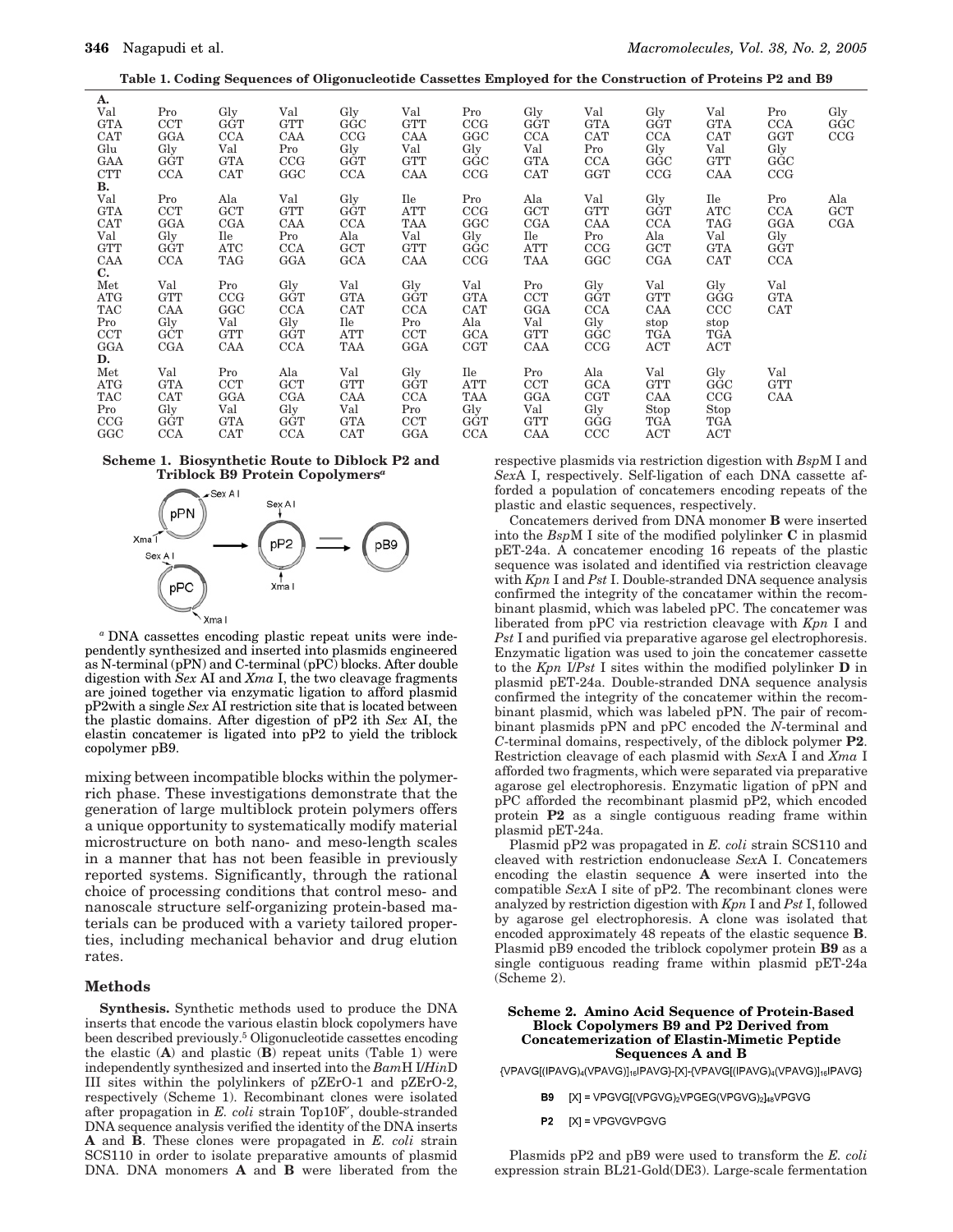

**Figure 1.** Sodium dodecyl sulfate-polyacrylamide gel electrophoresis (SDS-PAGE) analysis of **B9** protein copolymer. **B9** was run on 7.5% SDS-PAGE and stained with Coomassie G250 (Bio-Rad). Molecular weight markers werePrecision Plus Protein Kaleidoscope (Bio-Rad).

(3L) was performed at 37 °C in Terrific Broth (TB) medium supplemented with kanamycin (50 *µ*g/mL).6 The fermentation cultures were incubated under antibiotic selection for 36-<sup>48</sup> h at 37 °C with agitation at 175 rpm in an orbital shaker. Cells were harvested via centrifugation at 4 °C and 4000*g* for 20 min, and the cell pellet was resuspended in lysis buffer (150 mL; 100 mM NaCl, 50 mM Tris-HCl, pH 8.0) and stored at -80 °C. The frozen cells were lysed by three freeze/thaw cycles. Lysozyme (1 mg/mL), protease inhibitor cocktail (5 mL), benzonase (25 units/mL), and  $MgCl<sub>2</sub>$  (1 mM) were added to the lysate, and the mixture was incubated at 25 °C for 30 min. The cell lysate was incubated for 12 h at 4 °C and was centrifuged at 19 000*g* for 30 min at 4 °C to pellet the cell debris. The target proteins were purified from the clarified cell lysate by three to five cycles of temperature-induced precipitation (4 °C/37 °C) from 500 mM NaCl solution. Dialysis and lyophilization afforded proteins **B9** and **P2** as fibrous solids in isolated yields of 418 mg/L of culture and 781 mg/L of culture, respectively.

**Amino Acid Compositional Analysis. B9**. Calcd (mol %): Ala, 8.1; Glx, 2.4; Gly, 31.9; Ile, 6.4; Pro, 20.0; Val, 31.2. Obsd (mol %): Ala, 10.8; Glx, 2.0; Gly, 28.3; Ile, 7.0; Pro, 22.8; Val, 28.2. **P2**. Calcd (mol %): Ala, 19.8; Gly, 20.2; Ile, 15.7; Pro, 20.0; Val, 24.3. Obsd (mol %): Ala, 19.7; Gly, 20.1; Ile, 14.9; Pro, 21.6; Val, 23.7. MALDI-TOF mass spectrometry: Obsd (Calcd): **B9**, 165, 356 (165, 564); **P2**, 72, 016 (72, 116). Sodium dodecyl sulfate-polyacrylamide gel electrophoresis (SDS-PAGE) analysis indicated apparent molar masses of approximately 180 000 Da for **B9** (Figure 1). 1H NMR and 13C NMR spectra for **B9** and **P2** were measured at 4 °C, and chemical shifts were reported relative to the internal sodium 2,2-dimethyl-2-silapenta-5-sulfonate (DSS) (Tables 2 and 3).

**Differential Scanning Calorimetry.** All DSC measurements were conducted on a CSC Nano II differential scanning calorimeter (N-DSC II) at a protein concentration of 1 mg/mL and a scan rate of 1 °C/min. Distilled deionized water was used as a solvent in all cases. The thermograms were corrected for instrumental baseline by obtaining the DSC trace of the pure solvent. The transition temperatures and heats of transition were computed using the *cpcalc* analysis software provided with the instrument.

**Tensile Measurements.** Films of the homopolymer **P2** and the triblock copolymer **B9** were cast from 10 wt % solutions in TFE and water. Although protein solutions were prepared at 5 °C, solvent evaporation was performed at either 5 or at 23 °C. Since it is known that fluorinated alcohols form strong solid-state complexes with polyamides,<sup>7</sup> thermogravimetric analysis (TGA) was conducted on dried films to verify complete removal of solvent from films samples. TGA showed no weight loss up to degradation. Given the sensitivity of TGA, this indicates that residual solvent, even if present, was below 0.05 wt %. After complete solvent evaporation, films were hydrated

**Table 2. Sequential Residue Assignments for Polypeptide B9 Derived from 1H NMR and 13C NMR Spectroscopic Data Measured at 4** °**C***<sup>a</sup>*

| residue          | NΗ<br>(ppm) | $\alpha$ H<br>(ppm) | $\beta$ H<br>(ppm) | other (ppm)                                                         |
|------------------|-------------|---------------------|--------------------|---------------------------------------------------------------------|
| Val <sup>1</sup> | 8.05        | 4.54                | 2.1                | $\gamma$ CH <sub>3</sub> 0.97, 0.92                                 |
| $\mathbf{He}^1$  | 8.35        | 4.52                | 1.9                | $\gamma$ CH <sub>2</sub> 1.46, 1.10; $\gamma$ CH <sub>3</sub> 0.97; |
|                  |             |                     |                    | $\delta$ CH <sub>3</sub> 0.92                                       |
| Pro <sup>2</sup> |             | 4.5                 | 2.31, 1.95         | $\gamma$ CH <sub>2</sub> 2.01, 2.01; $\delta$ CH <sub>2</sub> 3.70, |
|                  |             |                     |                    | 3.90                                                                |
| $\rm{Gly^3}$     | 8.47        | 4.0                 |                    |                                                                     |
| Ala <sup>3</sup> | 8.65        | 4.8                 | 1.40               |                                                                     |
| Val <sup>4</sup> | 8.00        | 4.38                | 2.1                | $\gamma$ CH <sub>3</sub> 0.97, 0.92                                 |
| Glu <sup>4</sup> | 8.34        | 4.30                | 2.06, 1.96         | $\gamma$ CH <sub>2</sub> 2.36, 2.36                                 |
| $\rm Glv^5$      | 8.53        | 4.10                |                    |                                                                     |
|                  |             |                     |                    |                                                                     |

|                  | $C=O$ | $\alpha C$ | $\beta C$  |                                                               |
|------------------|-------|------------|------------|---------------------------------------------------------------|
| residue          | (ppm) | (ppm)      | (ppm)      | other (ppm)                                                   |
| Val <sup>1</sup> | 174.6 | 60.5       | 32.6       | $\gamma$ CH <sub>3</sub> 20.9, 20.9                           |
| $\mathbf{He}^1$  | 174.4 | 59.5       | 39.0       | $\gamma$ CH <sub>2</sub> 28.0; $\gamma$ CH <sub>3</sub> 17.1; |
|                  |       |            |            | $\delta$ CH <sub>3</sub> 13.5                                 |
| Pro <sup>2</sup> | 177.4 | 64.0       | 33.0, 33.5 | $\gamma$ CH <sub>2</sub> 28.0; $\delta$ CH <sub>2</sub> 51.5  |
| $\rm Glv^3$      | 173.5 | 45.5       |            |                                                               |
| Ala <sup>3</sup> | 177.6 | 53.5       | 20.0       |                                                               |
| Val <sup>4</sup> | 176.6 | 63.0       | 32.6       | $\gamma$ CH <sub>3</sub> 20.9, 20.9                           |
| Glu <sup>4</sup> | 176.1 | 56.6       | 30.1       | $\gamma$ CH <sub>2</sub> 37.0; $\delta$ CO 183.9              |
| $\rm Glv^5$      | 174.0 | 45.5       |            |                                                               |
|                  |       |            |            |                                                               |

*<sup>a</sup>* Chemical shifts are referenced and reported relative to the internal sodium 2,2-dimethyl-2-silapenta-5-sulfonate (DSS).

**Table 3. Sequential Residue Assignments for Polypeptide P2 Derived from 1H NMR and 13C NMR Spectroscopic Data Measured at 4** °**C***<sup>a</sup>*

|                  | NΗ    | αH         | $\beta$ H  |                                                                                                      |
|------------------|-------|------------|------------|------------------------------------------------------------------------------------------------------|
| residue          | (ppm) | (ppm)      | (ppm)      | other (ppm)                                                                                          |
| Val <sup>1</sup> | 8.05  | 4.54       | 2.1        | $\gamma$ CH <sub>3</sub> 0.97, 0.92                                                                  |
| $\rm He^1$       | 8.35  | 4.52       | 1.9        | $\gamma$ CH <sub>2</sub> 1.46, 1.10; $\gamma$ CH <sub>3</sub> 0.97;<br>$\delta$ CH <sub>3</sub> 0.92 |
| Pro <sup>2</sup> |       | 4.5        | 2.31, 1.95 | $\gamma$ CH <sub>2</sub> 2.01, 2.01; $\delta$ CH <sub>2</sub> 3.70,<br>3.90                          |
| $\rm Glv^3$      | 8.47  | 4.0        |            |                                                                                                      |
| Ala <sup>3</sup> | 8.65  | 4.8        | 1.40       |                                                                                                      |
| Val <sup>4</sup> | 8.00  | 4.38       | 2.1        | $\gamma$ CH <sub>3</sub> 0.97, 0.92                                                                  |
| $\rm Glv^5$      | 8.53  | 4.10       |            |                                                                                                      |
|                  | $C=O$ | $\alpha C$ | $\beta C$  |                                                                                                      |
| residue          | (ppm) | (ppm)      | (ppm)      | other (ppm)                                                                                          |
| Val <sup>1</sup> | 174.6 | 60.5       | 32.6       | $\gamma$ CH <sub>3</sub> 20.9, 20.9                                                                  |
| $\rm He^1$       | 174.4 | 59.5       | 39.0       | $\gamma$ CH <sub>2</sub> 28.0; $\gamma$ CH <sub>3</sub> 17.1;<br>$\delta$ CH <sub>3</sub> 13.5       |
| Pro <sup>2</sup> | 177.4 | 64.0       | 33.0, 33.5 | $\gamma$ CH <sub>2</sub> 28.0; $\delta$ CH <sub>2</sub> 51.5                                         |
| $\rm Glv^3$      | 173.5 | 45.5       |            |                                                                                                      |
| Ala <sup>3</sup> | 177.6 | 53.5       | 20.0       |                                                                                                      |
| Val <sup>4</sup> | 176.6 | 63.0       | 32.6       | $\gamma$ CH <sub>3</sub> 20.9, 20.9                                                                  |
| $\rm Glv^5$      | 174.0 | 45.5       |            |                                                                                                      |

*<sup>a</sup>* Chemical shifts are referenced and reported relative to internal sodium 2,2-dimethyl-2-silapenta-5-sulfonate (DSS).

in a phosphate buffer saline (pH 7.4), cut into 5 mm  $\times$  15 mm strips for tensile analysis, and stored in PBS for a further 24 h prior to tensile testing. Hydrated film thickness was measured by optical microscopy using a standard image analysis protocol.

A miniature materials tester Minimat 2000 (Rheometric Scientific) was used to determine the mechanical film properties in the tensile deformation mode with a 20 N load cell, a strain rate of 5 mm/min, and a gauge length of 5 mm. Tensile testing was conducted at room temperature and ambient relative humidity. Eight to ten specimens were tested, and the average Young's modulus, tensile strength, and elongation to break were determined. Hysteresis measurements were performed at a strain rate of 5 mm/min in both the loading and unloading directions.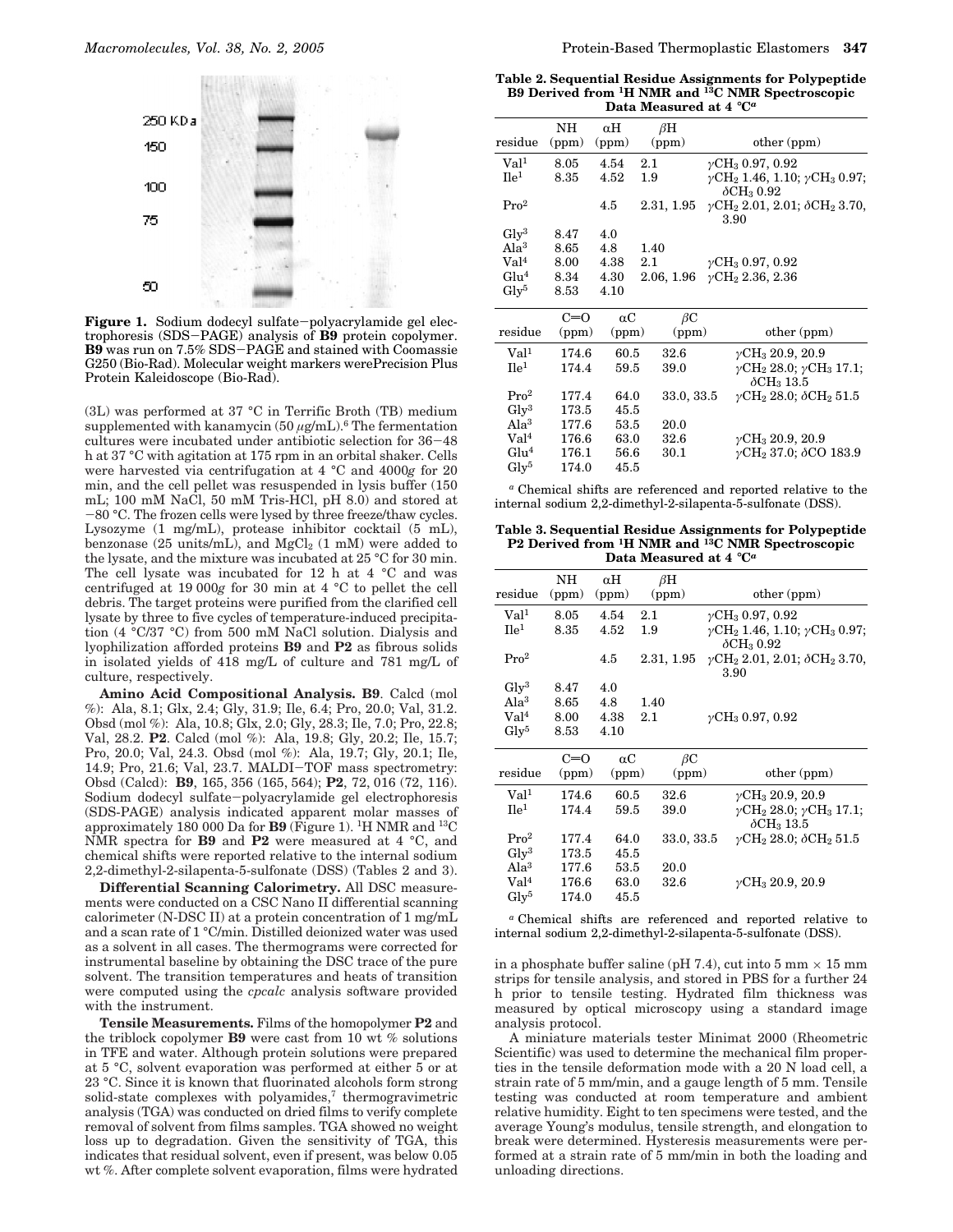**Rheology.** Rheological data was measured using a DMTA V (Rheometric Scientific) in the tensile mode. The data were collected with samples immersed in PBS at 23 °C. Storage modulus  $(E')$ , loss modulus  $(E'')$ , and tan  $\delta$   $(E''/E')$  were measured at a strain of 0.5% in the frequency range of 0.5- 10 Hz.

**Cryo-HRSEM.** PBS hydrated films were plunged into liquid ethane at its melting point  $(-183 \text{ °C})$ , and the vitrified samples were stored in liquid nitrogen (LN2). Samples were transferred to and mounted on the precooled (ca.  $-170$  °C) Oxford CT-3500 cryo-stage held in the cryo-preparation chamber. Specimens were fractured with a prechilled blade and washed with LN2. The shutters on the stage were closed to minimize frost contamination, and the cryo-stage was transferred to the Denton DV-602 Cr coater. To remove excess water (vitreous ice), the stage was allowed to equilibrate in a vacuum of  $\sim$ 10<sup>-7</sup> Torr. Shutters were then opened, and the stage was brought to a temperature of  $-105$  °C for varying time intervals. The stage shutters were closed, and the stage was returned to  $-170$  °C. A monatomic (1 nm) film of chromium was sputtercoated onto the specimen, and the stage was transferred to the upper stage of the DS-130F field-emission SEM operated at 25 kV. During the imaging process, specimen temperature was maintained at  $-115$  °C. Images were digitally collected (5 MB) in 16 s in order to reduce radiation damage.

**Solid-State 1H NMR Spectroscopy. B9** films initially cast from TFE or water were packed in 4 mm rotors and rehydrated by immersion in deuterated PBS for 36 h at room temperature. 1H solid-state NMR experiments were performed on a Bruker DSX400 NMR spectrometer operating at a magnetic field of 9.4 T. Samples were investigated at room temperature (295 K) in a conventional CP-MAS probe at a spinning speed of 5 kHz. CPMG relaxation experiments were performed using a train of *π*-pulses at a length of ca. 10 *µ*s separated by a time interval of 200  $\mu$ s.<sup>8</sup>

The instrumentation and methodology for conducting static NMR experiments at well-defined levels of relative humidity (RH) and material moisture content have been detailed elsewhere.9 Samples were exposed to a humid environment by inserting a small amount of pure  $D_2O$  or  $D_2O$  saturated with sodium chloride at the bottom of a standard 5 mm NMR tube. Approximately 20 mg of **B9** film was placed on a plug of glass fibers, such that the sample and the glass fiber plug were not in direct contact with the humidifying fluid. NMR tubes were sealed and stored at 22 °C, leading to relative humidities of ca. 75% for the saturated NaCl solution and ca. 95% for the pure D2O. Film moisture content was determined in a separate experiment using a gravimetric moisture sorption balance (IGASorp, Hidden Analytical, Warrington, UK). NMR data were recorded after 48 h, and further exposure time did not lead to measurable differences in results. Hahn echo experiments were performed using a  ${}^{1}H$  broadband probe with a 5 mm coil insert achieving a 90° pulse length of ca. 7 *µ*s. The NMR tube was inserted into the coil so that only the sample was within the active volume of the coil.

*T*<sup>2</sup> relaxation constants, measured using the CPMG sequence under conditions of MAS or the Hahn echo sequence under static conditions, were determined by fitting data sets to eq 1 using the software package IGOR PRO (Wavemetrics, Lake Oswego, OR).

**Elution of a Model Amphiphilic Drug.** Sphingosine-1 phosphate (S1P; MW 378) contains a C16 alkyl chain and a zwitterionic headgroup, containing both amino and phosphate moieties, and was used as a model amphiphilic drug to assess the influence of triblock microstructure on drug release rates. A total of 2 mg of S1P was added to 1 mL of a 10 wt % solution of **B9** (100 mg) in either TFE or water. Films of equivalent dimension were cast at room temperature and casting solvent allowed to evaporate until films were completely dry. Films were then rehydrated in PBS at 37 °C, and release of S1P was assessed by UV-vis spectroscopy. Release rates were normalized to total S1P content, which was verified by intentional film dissolution at 4 °C at the end of the elution period.

## **Results and Discussion**

**Synthesis of Diblock and Triblock Protein Co**polymers. Prior studies by Urry and colleagues<sup>10,11</sup> have noted that the phase behavior and mechanical properties of elastin-mimetic polypeptides depend critically on the identity of the residues within the pentapeptide repeat sequence [(Val/Ile)-Pro-Xaa-Yaa-Gly]. Alterations in the identity of the fourth residue (Yaa) modulates the position of the inverse temperature transition (T*t*) of the polypeptide in aqueous solution in a manner commensurate with the effect of the polarity of the amino acid side chain on polymersolvent interactions. Specifically, increasing the polarity of this residue raises the temperature at which the protein coacervates. In addition, these investigators also observed that in hydrated, radiation cross-linked materials substitution of an Ala for the consensus Gly residue in the third (Xaa) position of the repeat sequence changed the mechanical response of the material from elastic to plastic deformation. This effect was attributed to a change from a type II to a type I *â* turn upon substitution of Pro-Gly with Pro-Ala in the pentapeptide repeat sequence. These observations established a framework for our design of a new class of protein triblock copolymers that mimic thermoplastic elastomers. Specifically, an amphiphilic polypeptide was expressed that incorporates identical *end blocks* of a *hydrophobic plastic sequence*  $[(IPAVG)<sub>4</sub>(VPAVG)]<sub>n</sub>$  separated by a *central hydrophilic elastomeric block* [(VP- $GVG<sub>4</sub>(VPGEG)<sub>m</sub>$  (Scheme 2). The repeat sequence of the end blocks was chosen such that their inverse temperature transition would reside at or near ambient temperature ( $\sim$ 20 °C), which would result in phase separation of the hydrophobic domains from aqueous solution under physiologically relevant conditions (pH 7.4, *T* 37 °C). In turn, the sequence of the central elastomeric repeat unit was chosen such that its transition temperature was significantly higher than 37 °C.

Two target protein polymers were synthesized: a diblock consisting of flanking plastic end blocks, designated as **P2**, and the corresponding triblock with a central elastomeric block, designated as **B9** (Schemes 1 and 2). Isolated yields for **B9** and **P2** were 418 mg/L of culture and 781 mg/L of culture, respectively. Amino acid analysis confirmed the expected composition for both protein polymers, and mass spectrometry verified anticipated molar masses of 165 and 72 kDa for **B9** and **P2**, respectively. The inverse temperature transition was 13 °C for **P2** and 15 °C for **B9**. While the capacity of both plastic and elastomeric blocks to coacervate under appropriate conditions was predictable, the ability of the chosen end block sequence to form effective *virtual* cross-linking sites and to retain plastic deformation behavior in the absence of chemical or radiation cross-linking was completely unanticipated. Nonetheless, as illustrated by the investigations described below, the triblock protein polymer **B9** did indeed reversibly self-assemble from concentrated aqueous solution above the phase transition temperature of the hydrophobic end block to form a network of plastic microdomains dispersed in a continuous phase of the elastomeric midblock. It bears comment that inflammatory or allergic reactions have not been reported in response to related elastin protein polymers composed of similar peptide sequences, including VPGVG, VPGKG, VPGEG, IPAVG, and VPAVG.12 In addition, these peptide sequences do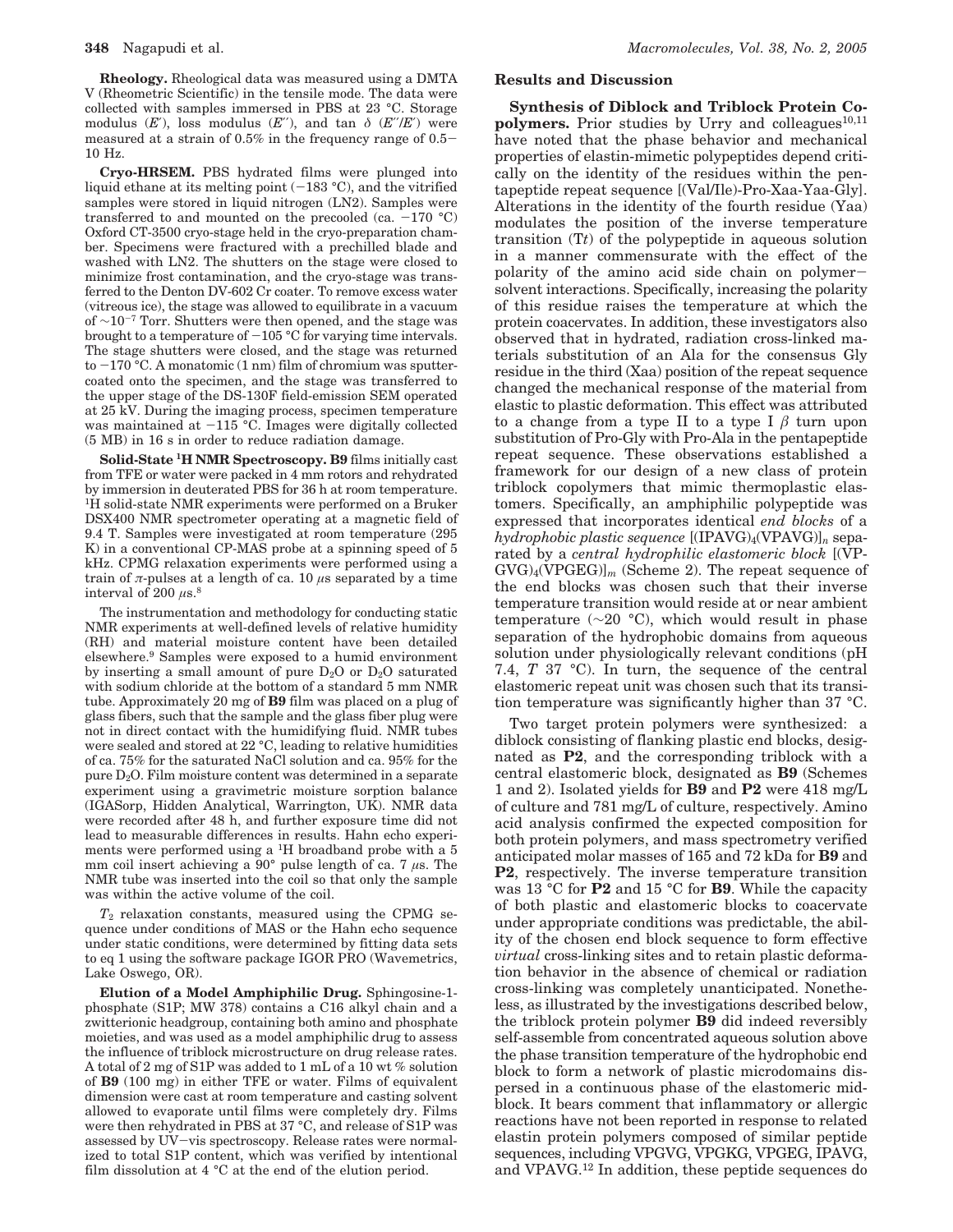

**Figure 2.** (A) Stress-strain curves for the **B9** triblock copolymer cast at different temperatures from water or TFE. TFE solvates both blocks and renders the material plastic, while water as a preferential solvent for the hydrophilic midblock generates an elastomeric material. Changing the pH of the solvent by addition of NaOH further enhances the elastic properties. Elongation *λ* represents (strained length)/(initial length). (B) Hysteresis curves for **B9** cast from TFE and water. Mechanical hysteresis is noticeably reduced in samples cast from water at 23 °C compared to samples cast from TFE at 23 °C, demonstrating that watercast samples are more elastic. (C) Dynamic mechanical data for **B9** cast from water or TFE. The tan *δ* for both samples are similar indicating comparable losses due to viscous dissipation. (D) Stress-strain curves for the **B9** cast as multilamellar films from water or TFE at room temperature and subsequently hydrated in PBS at 23 °C.

not appear to be chemotactic to leukocytes, in contrast to other elastin degradation products.13,14

**Mechanical Behavior and Viscoelastic Properties of Protein Triblock Copolymer Films.** When a block copolymer solidifies from solution, the resulting microstructure is dictated by the presence or absence of phase transitions in the polymer solution and domain mixing or microphase separation within the polymer rich phase.15-<sup>18</sup> Both processes are influenced by solventpolymer and polymer-polymer interactions and have important implications for practical applications employing block copolymers. For example, phase transitions or liquid-liquid phase separation (LLPS) have been utilized to generate spherical particles as well as microporous materials with bicontinuous, closed-cell, or open-cell morphologies. Likewise, the degree of interphase or domain mixing that occur during the processing of synthetic block copolymers effects nanoscale structure that has been shown to influence material properties as diverse as mechanical behavior, material stability, and gas permeability.

The potential of solvent processing to dramatically influence the mechanical properties of this class of protein based block copolymer is illustrated by the engineering stress-strain curves and the corresponding tensile data obtained for the homopolymer **P2** and

triblock **B9** samples when initially cast from TFE or water and subsequently evaluated at room temperature after hydration in PBS (Figure 2A, Table 2). **P2**, whether cast from TFE or water, displays tensile behavior similar to materials exhibiting plastic or irrecoverable deformation under stress with a Young's modulus for hydrated **P2** films that ranged between 16 and 55 MPa. Since TFE is a good solvent for both hydrophobic and hydrophilic blocks of **B9**, film casting from TFE was expected to produce a material with significant interpenetration of both blocks and, as a result, yield a microstructure characterized by a mixed interface between both domains upon solvent removal. Although subsequent rehydration of the solvent-processed material in PBS at temperatures greater than 20 °C would induce end block aggregation and consequent phase separation, some portion of the end block would remain kinetically trapped within the soft midblock segments. In this regard, previous investigations of synthetic thermoplastic elastomers, such as SBS or SIS copolymers, have demonstrated that solventinduced interphase mixing of incompatible polystyrene and polyolefin domains affords materials that show plastic deformation under stress with tensile properties resembling those of the plastic polystyrene block.19,20 Indeed, the stress-strain curve of hydrated **B9** is qualitatively similar to that of **P2**, when both are initially cast from TFE. These data suggest that the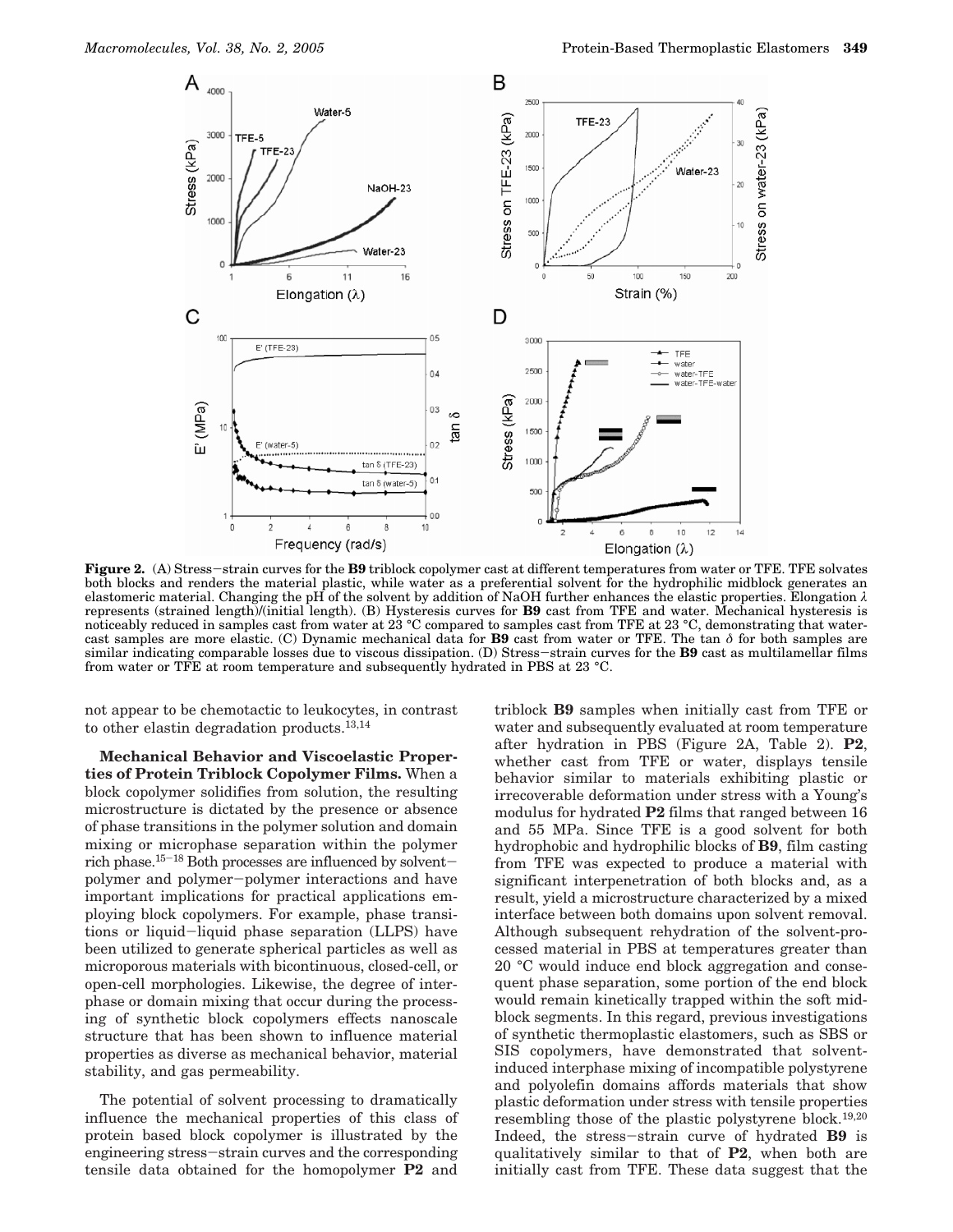sustained load is largely carried by plasticlike [(IPAVG)<sub>4</sub>-(VPAVG)] domains that extend over relatively long regions of the material, likely as cylindrical or lamellar microstructures. Thus, the behavior of **B9** cast from TFE can be likened to a rubber-toughened version of **P2**. Tensile properties of **B9** films cast from TFE at 5 and 23 °C remained similar since TFE is a good solvent for **B9** at both temperatures.

Unlike TFE, water can be viewed as a selective solvent, preferentially solvating the hydrophilic midblock more than the hydrophobic end blocks. Limited mixing at the interface of these two incompatible domains would be anticipated in films cast from water. Thus, subsequent rehydration of water cast films in PBS would be expected to produce a material with a sharper interface between plastic and elastomeric domains than for films cast from TFE. In turn, this would reduce the participation of the end blocks in the tensile deformation process, thereby enhancing material elasticity (Figure 2A**)**. Of note, the tensile behavior shown by water-cast samples is qualitatively similar to that observed for SBS copolymers cast from solvents that preferentially solvate the butadiene block.19,20 Increasing the solvent casting temperature from 5 °C to 23 °C further favors end block aggregation, since this temperature lies above the transition temperature of the end block. The result is a true microphase-separated material in which there are likely spherical islands of hydrophobic end blocks dispersed among solvent swollen and conformationally labile midblock chains. Owing to almost complete nonparticipation of the end blocks in the tensile deformation process, this material is truly elastic with an observed elongation to break in the range of 1000%. Consistent with these observations, hysteresis is significantly greater in TFE-cast samples as compared to the more elastomeric water-cast films produced at 23 °C (Figure 2B).

Dynamic mechanical testing provided further insight into mechanical property differences observed as a function of film processing conditions (Figure 2C). While the elastic or storage modulus (E′) of the TFE-cast sample is much greater than that of the sample cast from water below the transition temperature, the tan *δ* for both samples are similar. Tan *δ* is the ratio of the loss modulus (E′′) to storage or elastic modulus (E′) of a material. As such, losses due to viscous dissipation are similar in both samples providing further support that factors which promote block mixing, including the use of a non-selective solvent or casting from a selective solvent below the transition temperature lead to similar viscous-like responses.

Since the midblock contains glutamic acid residues, further modulation of domain mixing can be expected during material processing as a function of solution pH. Samples of **B9** cast from a 0.1 N NaOH solution (pH 14) at 23 °C and subsequently rehydrated in PBS proved to be more elastic than comparable samples cast from water at 23 °C (Figure 2A, Table 4). In a highly basic solution, the glutamic acid residues will reside in an ionized state (COO-) since their p*K*<sup>a</sup> is ∼4. This will contribute to a greater degree of midblock swelling due to charge-charge repulsions and further accentuates the incompatibility of the two domains. Indeed, the loss modulus for samples cast from NaOH was lower than that observed for water-cast samples (data not shown), demonstrating a further augmentation of elastic behavior. Remarkably, under these conditions maximum

**Table 4. Tensile Parameters for P2 and B9 Films Cast from TFE and Water**

| sample <sup><math>a</math></sup> | modulus<br>(MPa)  | tensile strength<br>(MPa) | elongation to<br>break $(\% )$ |
|----------------------------------|-------------------|---------------------------|--------------------------------|
| $P2$ (water-5)                   | $16.65 \pm 1.55$  | $3.00 \pm 0.32$           | $128 \pm 33$                   |
| $P2$ (TFE-5)                     | $55.04 \pm 11.89$ | $5.59 \pm 1.01$           | $152 + 42$                     |
| <b>B9 (TFE-5)</b>                | $17.8 \pm 1.7$    | $2.70 \pm 0.40$           | $390 \pm 53$                   |
| B9 (TFE-23)                      | $35.26 \pm 2.83$  | $2.28 \pm 0.58$           | $250 \pm 47$                   |
| $B9$ (water-5)                   | $1.3 \pm 0.29$    | $2.87 \pm 0.88$           | $640 \pm 116$                  |
| $B9$ (water-23)                  | $0.03 \pm 0.01$   | $0.78 \pm 0.28$           | $1084 + 67$                    |
| B9 (NaOH-23)                     | $0.03 \pm 0.006$  | $1.24 \pm 0.29$           | $1330 + 64$                    |
|                                  |                   |                           |                                |

*<sup>a</sup>* Water-5, water-23, TFE-5, TFE-23, and NaOH-23 refer to casting solvent and temperature in °C.

elongation to break exceeded 1300%, which is a value approximately 3-13 times greater than observed among other covalently crosslinked recombinant elastomeric biosolids.21 Of interest, the capacity to further modulate mechanical properties by generating composite layered films of alternating TFE and water cast lamellae has also been demonstrated (Figure 2D).

**High-Resolution Cryo-Scanning Electron Microscopy of Protein Copolymer Films.** When a polymer solidifies directly from solution, the resulting mesoscopic morphology depends on whether liquidliquid phase separation (LLPS) precedes polymer solidification. Moreover, the scale on which LLPS-dictated morphology occurs is determined by the nature of the phase transition and, in particular, whether spinodal or binodal decomposition occurs, with nucleation of either polymer- or solvent-rich phases. Characteristically, nucleation of the polymer-rich phase yields globular structures that are on a smaller length scale (0.01-  $0.1 \mu m$ ) than the cells that arise through nucleation of the solvent-rich phase  $(1-10 \mu m)$  due to the much slower diffusion rates associated with the former process. The mesoscopic morphology of PBS hydrated **B9** films initially cast from either water or TFE was examined by cryo-high-resolution scanning electron microscopy (cryo-HRSEM). Although all films were microporous, remarkable processing-dependent differences were noted (Figures 3 and 4). Specifically, protein triblock films cast from water at 23 °C displayed an open cell morphology (pore diameter ca. 500 nm), while those cast from TFE were characterized by the spontaneous formation of highly aligned fiber networks (fiber diameter ca. 200 nm). Thus, we speculate that the open cell morphology exhibited by water cast samples was probably a result of initial nucleation of solvent-rich phases during LLPS. In contrast, it appears likely that the fiber-based morphology observed within TFE cast films was due to the initial nucleation of polymer-rich phases during LLPS with subsequent coalescence of nucleating sites. Commensurate with differences in mesoscopic morphology, water content differed substantially among these materials. Water sorption was  $695 \pm 63\%$  (mean  $\pm$  SD; (w/w)) for films cast from water at 23 °C, compared with  $258 \pm 59\%$  for those samples cast from TFE.

**Solid-State 1H NMR Spectroscopy of Protein Copolymer Films.** Solid-state 1H NMR spectroscopy was used to study the nanoscale features of cast polymer films. NMR experiments were conducted under magic angle spinning (MAS) for **B9** films cast from TFE and water at 23 °C and subsequently hydrated in deuterated PBS (Figure 5A). The measured spectra consist of a broad spinning-sideband pattern with a spectral width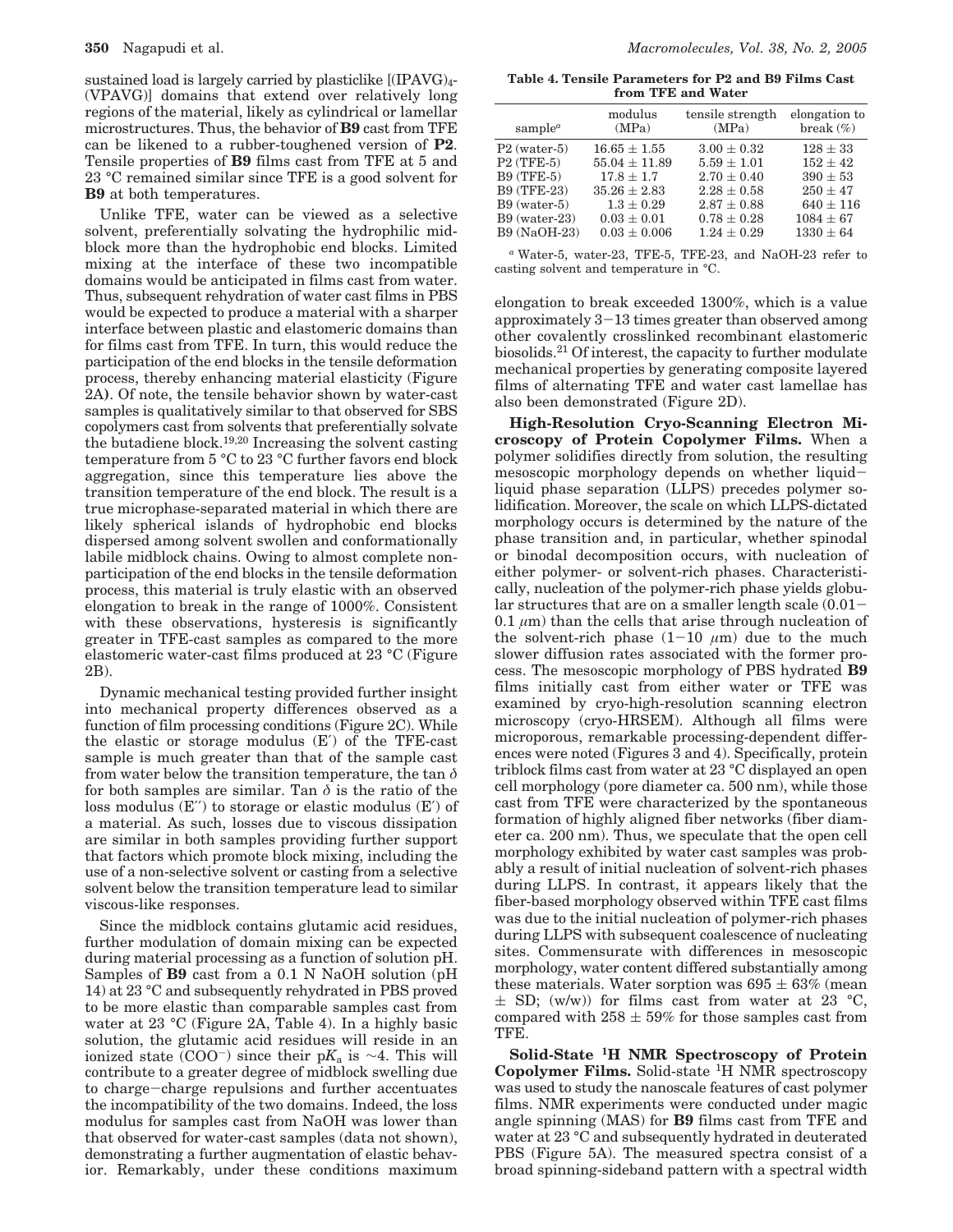

**Figure 3.** Cryo-HRSEM micrographs of **B9** rehydrated in PBS after initial room temperature casting from water (A-C) and TFE  $(D-G)$  and cold room casting from water  $(H-I)$ . The open cell morphology exhibited by room temperature water-cast samples suggests initial nucleation of solvent-rich phases during LLPS. In contrast, the fiber-based morphology observed in TFE-cast films is consistent with initial nucleation of polymer-rich phases during LLPS with subsequent coalescence of nucleating sites.

exceeding 50 kHz. Superimposed on this pattern is a narrow spectrum (less than 10 ppm in spectral width), which exhibits several peaks distinguishable by their chemical shift. The data in Figure 5A are scaled to display only that potion of the spectrum corresponding to mobile polymer chains. The broad spectral feature, which is not visible in Figure 5A, corresponds to rigid, immobile polymer components. For both samples the spectra of mobile components reflect identical chemical structure. However, the peaks for TFE cast films were significantly broader than those cast from water. These observations are consistent with a reduction in polymer chain mobility in protein films cast from TFE. Relative molecular mobilities for both protein polymer chains and the associated water component were quantitatively characterized by measuring  $T_2$  spin-spin relaxation values through a Carr-Purcell-Meiboom-Gill (CPMG) experiment.8 Specifically, the observed relaxation behavior was fit to the biexponential relaxation function

$$
I(TE) = w_a \exp\left\{-\frac{TE}{T_{2a}}\right\} + w_b \exp\left\{-\frac{TE}{T_{2b}}\right\} + w_c
$$
 (1)

where *I* is the peak intensity measured as a function of the relaxation delay (*TE*) and  $T_{2a}$  and  $T_{2b}$  are respective

relaxation constants for proton fractions weighted by the factors  $w_a$  and  $w_b$  (Figure 5B). The parameter  $w_c$ accounts for any offset in measured peak intensity and did not contribute significantly to the fit of CPMG data. Although eq 1 represents only one of several possibilities that may be used to describe the complex relaxation data, it provides a simple and effective method for quantitative data comparison. As suggested by the broad line widths in Figure 5A, **B9** films cast from TFE exhibited lower values for  $T_{2a}$  and  $T_{2b}$ , which indicates decreased molecular motion when compared with water cast **B9** films (Table 5).

The molecular mobilities of polymer chains can generally be related to the degree of polymer plasticization and in turn correlated with material mechanical properties. Indeed,  $T_2$  relaxation times for fully hydrated samples reflect results obtained from mechanical testing. Commensurate with smaller  $T_2$  relaxation times and reduced polymer chain mobility, the Young's modulus and tensile strength are greater and the elongation to break smaller for films cast from TFE. While it might be presumed that variations in mechanical behavior can be attributed to differences in the amount of water in a given film, solid-state NMR analysis conducted under conditions of controlled moisture content revealed that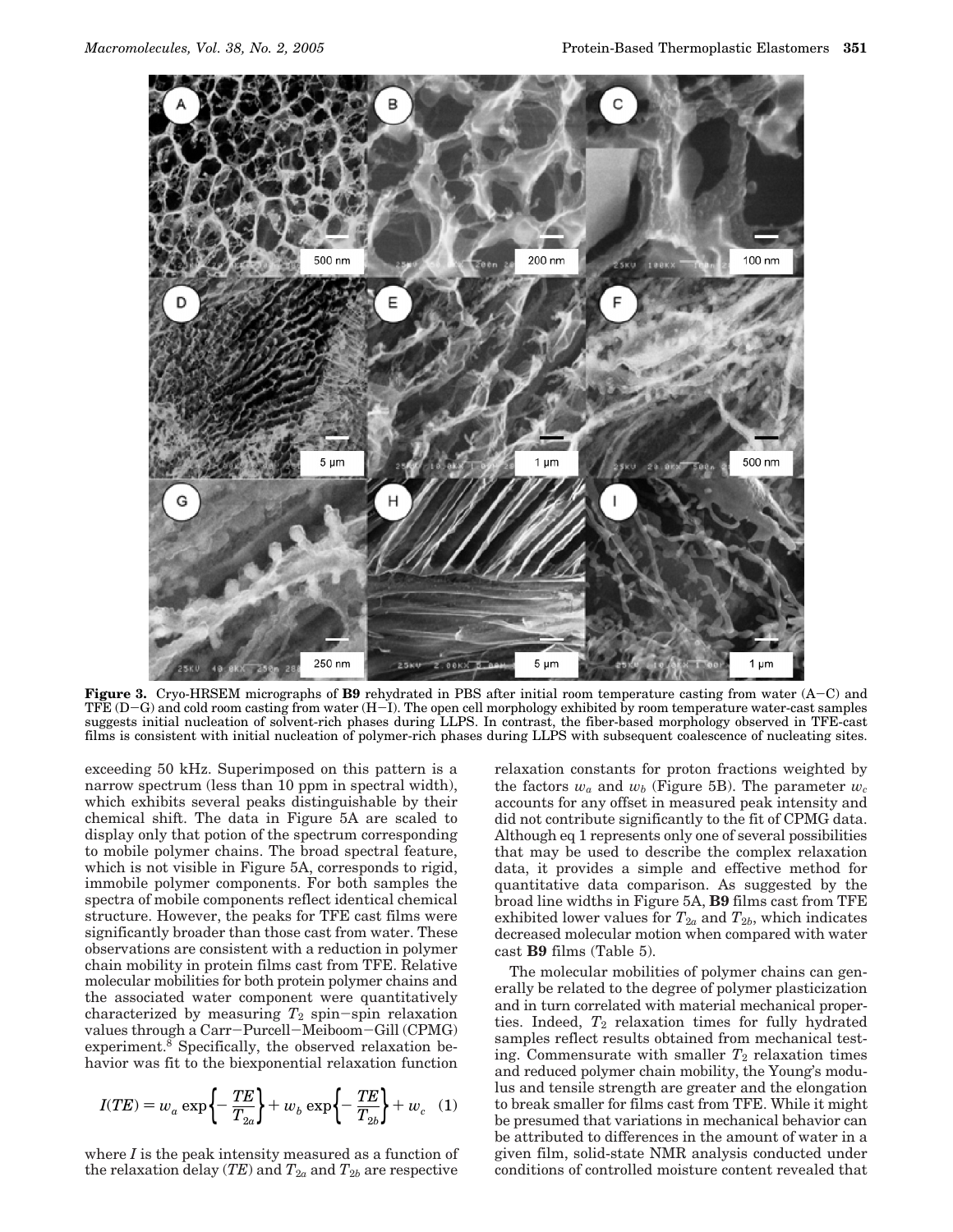

**Figure 4.** Cryo-HRSEM micrographs of **P2** rehydrated in PBS after initial room temperature casting from water (A-B) and  $TFE (C-F).$ 



**Figure 5.** (A) 1H NMR MAS spectra of B9 films cast from TFE or water after rehydration in deuterated PBS (only central part of the spectrum is shown). (B)  $T_2$  relaxation curves measured for B9 cast from water ( $\blacksquare$ , water peak;  $\bullet$ , aliphatic peak) or TFE  $(\Box)$ , water peak;  $\Diamond$ , aliphatic peak). Dashed lines represent least-squares fits to eq 1.  $T_{2a}$  (C) and  $T_{2b}$  (D) relaxation constants for TFE and water cast B9 films of defined water content.

film-specific mechanical behavior is largely due to unique processing-induced nanoscopic features. Specifically,  $T_2$  relaxation constants were determined from a Hahn echo analysis<sup>22</sup> of static solid-state <sup>1</sup>H NMR data acquired under conditions of controlled relative humidity.9 This technique is especially suited to study *T*<sup>2</sup> relaxation at very short time delays (*TE*), which is required to characterize the relaxation of rigid polymer chains. Data corresponding to total proton contents were regressed to eq 1. A good fit was only achieved by accounting for *wc*, which represents a highly mobile fraction of plasticized components with  $T_2$  relaxation times that are larger than a few milliseconds. Hence, the mobile components, previously detected in the CPMG experiment under conditions of MAS, are now accounted by  $T_{2b}$  and  $w_{b,c}$ . In contrast, the short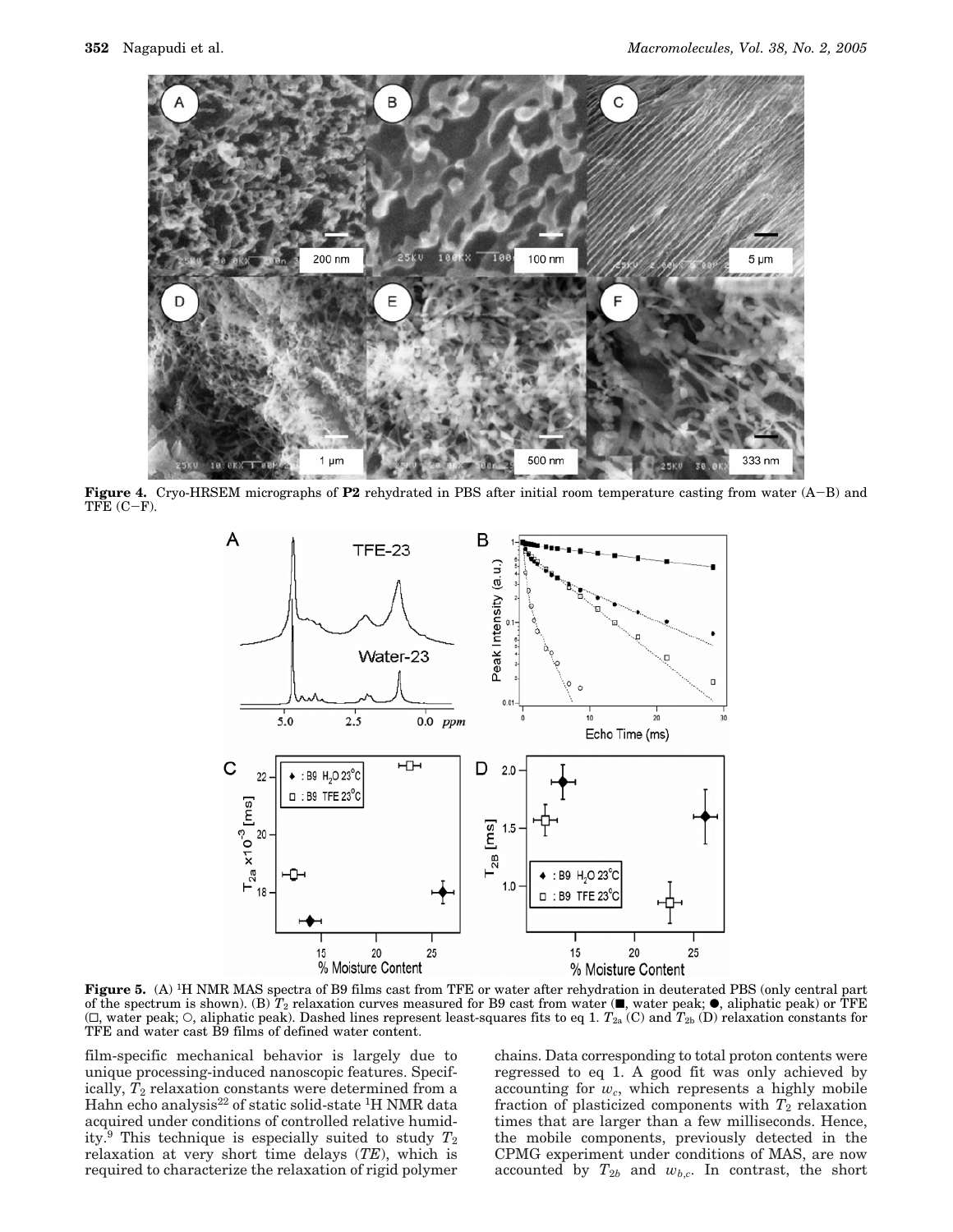**Table 5.** *T***<sup>2</sup> Relaxation Data for Hydrated B9 Films Cast from TFE and Water**

|                    | $w_a$            | $T_{2a}$ [ms] | w <sub>b</sub>                               | $T_{2h}$ [ms] |
|--------------------|------------------|---------------|----------------------------------------------|---------------|
| <b>B9 TFE-23</b>   |                  |               |                                              |               |
| 4.7 ppm (water)    | $0.80\pm0.01$    |               | $6.5 \pm 0.1$ $0.20 \pm 0.01$ $0.3 \pm 0.05$ |               |
| $1.0$ ppm (methyl) | $0.21 \pm 0.03$  |               | $2.4 \pm 0.4$ $0.78 \pm 0.03$ $0.4 \pm 0.05$ |               |
| B9 water-23        |                  |               |                                              |               |
| 4.7 ppm (water)    | $0.94 \pm 0.003$ |               | $43.4 \pm 0.4$ $0.05 \pm 0.01$ $1.3 \pm 0.2$ |               |
| $1.0$ ppm (methyl) | $0.54 \pm 0.02$  |               | $12.1 \pm 0.6$ $0.45 \pm 0.02$ $1.1 \pm 0.1$ |               |
|                    |                  |               |                                              |               |

relaxation time  $T_{2a}$  represents the rigid fraction. If TFE and water cast samples exhibited identical nanostructure, all data points measured at different moisture contents for  $T_{2a}$  or  $T_{2b}$  would be defined by a continuously increasing function. Figure 5C,D demonstrates that this is not the case, which supports the notion that processing conditions induce distinct microdomain morphologies. Notably,  $T_{2a}$  (rigid domains) is smaller and *T*2*<sup>b</sup>* (plasticized domains) is larger for water cast **B9** films when compared to respective relaxation constants observed for **B9** films cast from TFE. This indicates that **B9** films prepared from water exhibit decreased polymer chain mobility in the rigid phase and increased mobility in the mobile phase. Considering the triblock structure of the protein polymer, these data confirm that a sharper interface exists between plastic- and elasticlike domains for water cast films when compared to those produced from TFE. All told, the presence of a diffuse interface in TFE cast samples can only be attributed to the presence of intermixing between plastic- and elastic-like domains. The sample cast from TFE exhibits a higher value of  $T_{2a}$  and a lower value of *T*2*<sup>b</sup>* when compared to the sample cast from water. The presence of a significant interphase between rigid and mobile phases is not taken into account by eq  $1$ , but it is obvious that the closer proximity between values  $T_{2a}$ and *T*2*<sup>b</sup>* reflect a more continuous transition between rigid and mobile phases within the sample cast from TFE. These data confirm that while the presence of water is necessary for displaying plastic and elastic responses, the degree of plasticization and its related effect on polymer chain mobility and film properties, such as material mechanical behavior, is largely a consequence of the nanoscale geometry of the triblock domains. The combination of highly plasticized midblocks in association with discrete and relatively rigid, microphase-separated plastic-like domains appears responsible for the remarkable level of observed elasticity and extensibility in water cast samples. These responses exceed those of previously reported virtually crosslinked thermoplastic elastomers, produced by either traditional chemical or biosynthetic approaches and examined as single-component materials.

**Release Rates of a Model Amphiphilic Drug from Protein Triblock Copolymer Films.** Commensurate with differences in mesoscopic morphology and microphase separation, drug elution profiles also differed substantially among these materials and provides a second example of the capacity of processing conditions to tune properties of triblock protein polymers. The release rate of amphiphilic drugs from amphiphilic block copolymers is directly related to the degree of mixing of hydrophilic and hydrophobic blocks. For example, under identical drug loading conditions the diffusion coefficient of the EDG-receptor agonist, sphingosine-1-phosphate (S1P), which contains both a C16 alkyl chain and a zwitterionic headgroup, was 30 fold higher from water cast films of **B9** than from those produced from TFE  $(2.33 \times 10^{-7} \text{ cm}^2/\text{s} \text{ vs } 7.87 \times 10^{-9}$ 



**Figure 6.** Elution profile in PBS at 37 °C of sphingosine-1phosphate (S1P) from hydrated B9 films initially cast from water or TFE at room temperature. Calculated diffusion coefficients of S1P release from water- and TFE-cast films were  $2.33 \times 10^{-7}$  and  $7.87 \times 10^{-9}$  cm<sup>2</sup>/s, respectively.

cm2/s) (Figure 6). Presumably, this difference is due to substantial interdomain mixing present within TFE cast samples, which yields a large amphiphilic interface for S1P binding.

### **Conclusions**

This report is the first to demonstrate the capacity to create recombinant protein-based thermoplastic elastomers that behave in a manner that is truly analogous to their nonprotein counterparts. In large measure, the development of this novel class of protein-based material was a consequence of a new biosynthetic design strategy that facilitates the synthesis of high molecular weight triblock copolymers comprised of large block sequences. Notably, enhanced control over both meso- and nanoscale structure was achieved by adopting simple processing approaches that influence liquid phase transitions during polymer solidification and interphase mixing between incompatible blocks. The ability to modulate these phenomena have not been previously noted in other protein polymer systems and provides an important mechanism for producing materials that exhibit a wide range of behavior, including mechanical properties and drug elution rates. We anticipate that protein-based thermoplastic elastomers will find applications as novel scaffolds for tissue engineering and as new biomaterials for controlled drug release and cell encapsulation. Significantly, this novel class of protein polymer illustrates important new design principles that are widely applicable to the generation of a variety of new recombinant protein-based materials with unique microstructures and properties.

**Acknowledgment.** This work was supported by grants from the NSF sponsored Georgia Tech/Emory ERC for the Engineering of Living Tissues as well as the NIH and NASA.

#### **References and Notes**

(1) Ferrari, F.; Cappello, J. In *Protein-Based Materials*; McGrath, K., Kaplan, D., Eds.; Birkhäuser: Boston, 1997.